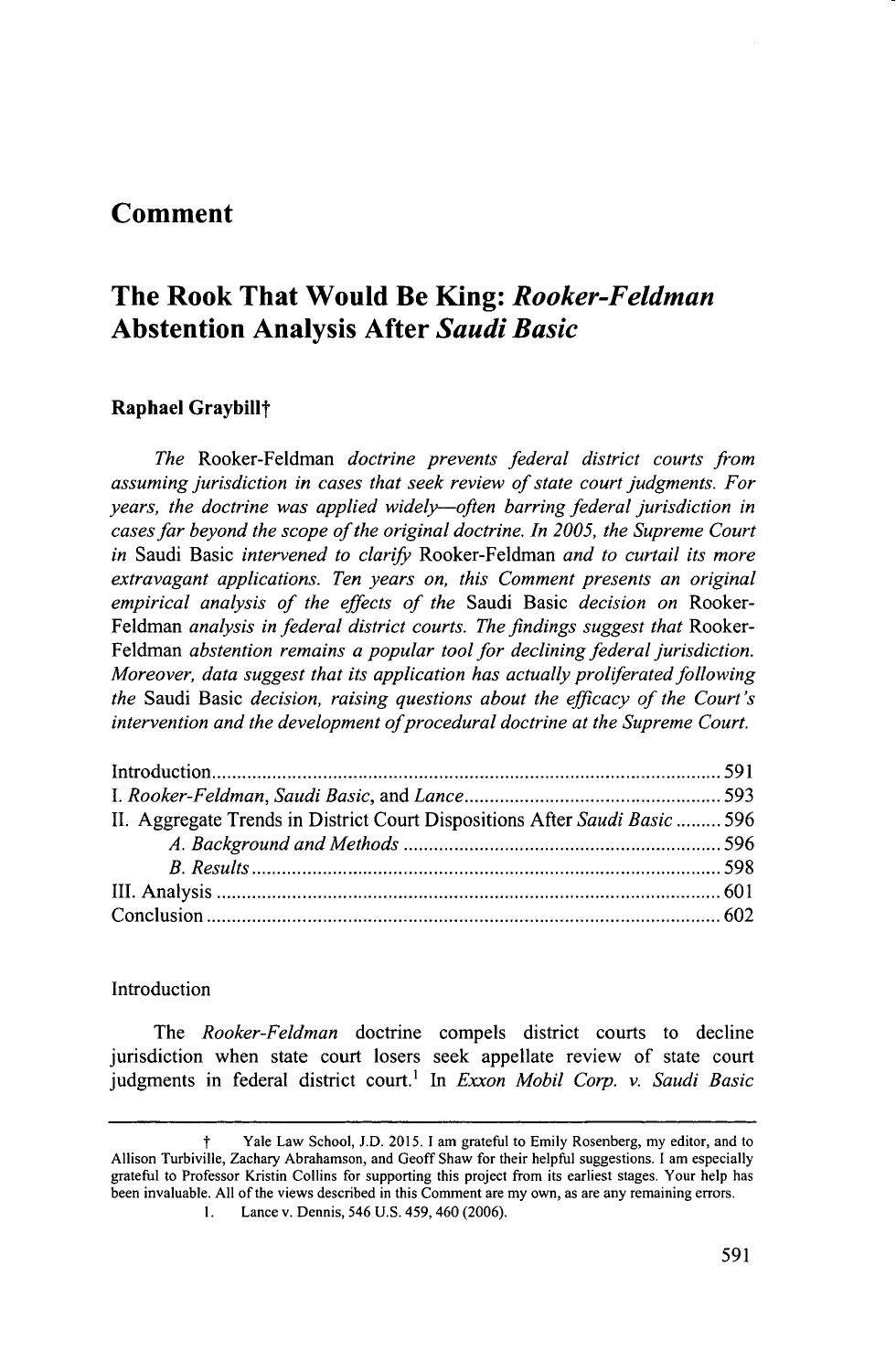#### Yale Journal on Regulation

*Industries Corp.,* the Supreme Court sought to correct overbroad application of *the Rooker-Feldman* doctrine in district courts and to narrow its power to bar suits.2 Ten years later, this Comment considers whether *Saudi Basic ever* realized those ambitions. Using empirical techniques to measure aggregate trends in district court litigation, **I** argue that district court behavior following *Saudi Basic* is inconsistent with a reduction in *Rooker-Feldman* abstention. *Instead, Rooker-Feldman abstention post-Saudi Basic* has increased significantly and continues to displace traditional preclusion analysis. The result is a case study in Supreme Court intervention fallen flat: despite the Supreme Court's pointed attempts to curtail the doctrine's use, district courts continue to apply it. Accordingly, the data presented underscore questions about the extent to which district courts respond to the development of procedural doctrine in the Supreme Court.

This Comment proceeds in three parts. In Part **I,** I begin with an overview of *Rooker-Feldman* and its application in district courts prior to *Saudi Basic. In* Part **II,** I conduct an empirical analysis of *Saudi Basic's* effects on aggregate district court behavior. **I** examine changes in the incidence with which *Rooker-Feldman* appears on district court dockets as well as the rate at which it is employed to bar suits. Surveying the relevant data, **I** find that the Supreme Court and district courts live in different worlds when it comes to *Rooker-Feldman* abstention analysis: while *Saudi Basic* signaled the Supreme Court's intention to narrow *Rooker-Feldman,* the case has had virtually no effect in curtailing its use **by** district courts. Finally, in Part III, **I** offer a brief analysis of the results. Because *Rooker-Feldman* creates an absolute jurisdictional bar, it serves as a convenient way for courts to discharge suits on preclusion-like grounds without engaging in actual preclusion analysis (often a messy, factintensive enterprise). In effect, the doctrine beckons to preclusion principles while applying more absolutely and uniformly than preclusion analysis ever could. In the end, **I** conclude that *Saudi Basic* holds clues about the relationship between the refinement of procedural doctrine at the Supreme Court and its practical application in district courts. These data suggest that district courts do not always listen when the Supreme Court speaks. Absent new guidance, it seems unlikely that district courts will substantially alter the manner in which they apply *Rooker-Feldman.* In the meantime, this study strongly suggests that *Rooker-Feldman* is as alive as ever and widely supplanting traditional preclusion analysis in district courts.

<sup>2. 544</sup> **U.S. 280,283 (2005).**

**<sup>3.</sup>** Issue preclusion (collateral estoppel) and claim preclusion *(resjudicata)* principles require courts to engage in "what can become a fact intensive determination of what actually was at issue and decided" in earlier cases. Eugene **J.** Kelley, Jr. et al., *The* Rooker-Feldman *Doctrine: An Analysis of Its Application in Today's Legal Environment,* **61 CONSUMER FIN. L.Q.** REP. **559, 561 (2007).** Because *Rooker-Feldman* is jurisdictional, courts can use the doctrine to dismiss cases in their entirety. Preclusion, **by** contrast, would require the dismissal of particular claims within a case or the estoppel of litigation of particular issues; it does not compel a "clean," wholesale dismissal.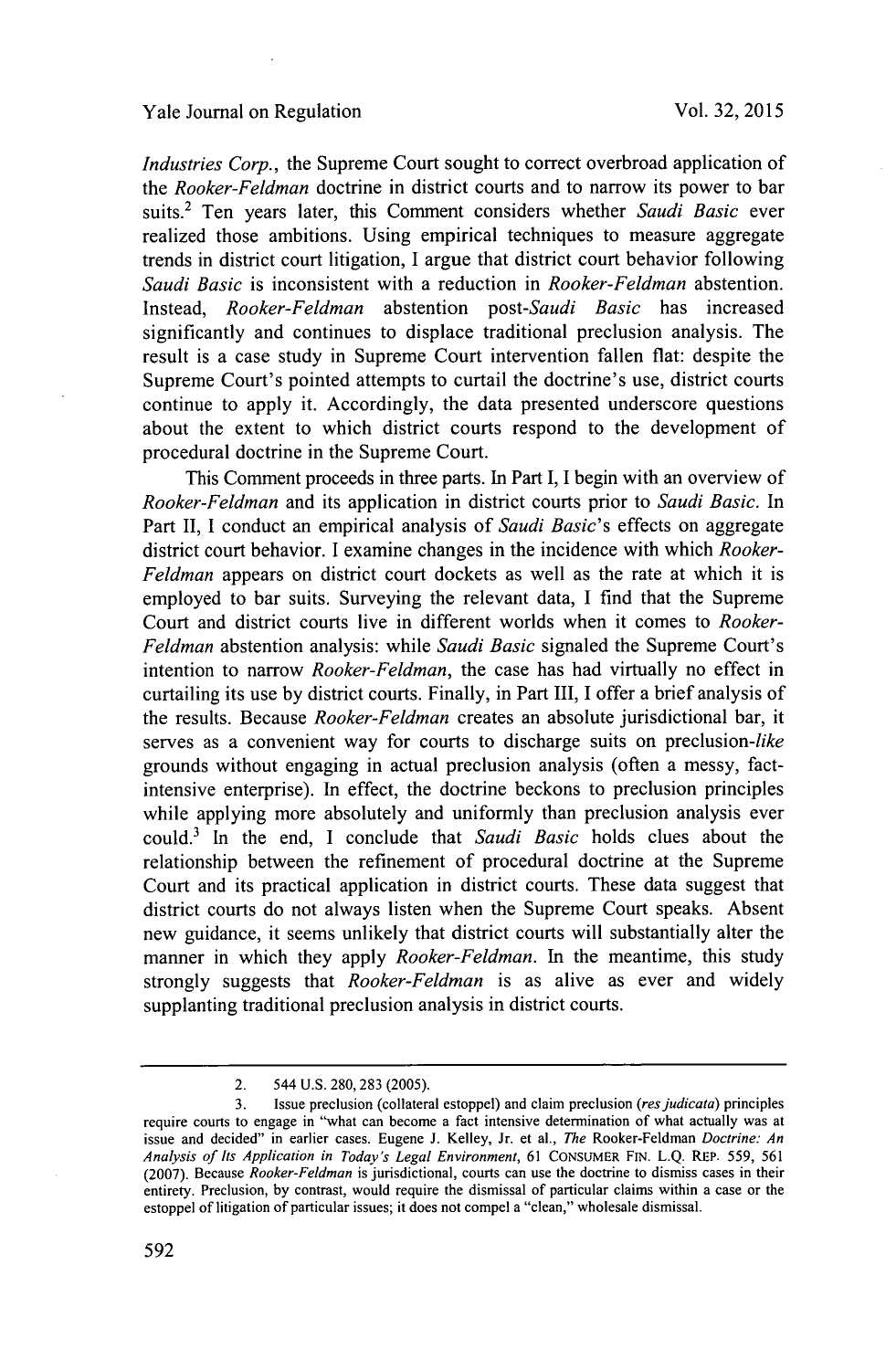## *I. Rooker-Feldman, Saudi Basic, and Lance*

For decades, *Rooker-Feldman* enjoyed wide application in federal district courts, barring state court losers from appealing to federal court to undo state judgments.4 In the case that gave rise to the doctrine, *Rooker v. Fidelity Trust Co.,* plaintiff Dora Rooker sought relief from an Indiana Supreme Court judgment **by** refashioning her claim as a constitutional challenge and filing suit in federal district court.<sup>5</sup> Affirming the district court's dismissal of her suit, the Supreme Court concluded that if a federal district court took such a case, it "would be an exercise of appellate jurisdiction" when the "jurisdiction possessed by the District Courts is strictly original."<sup>6</sup> Rooker sat largely dormant in Supreme Court jurisprudence for the next sixty years, serving primarily as guidance on the finality of state court judgments in federal preclusion analysis.'

The Supreme Court revisited the doctrine in **1983** when it decided *District of Columbia Court of Appeals v. Feldman.<sup>t</sup>Feldman* arose from a challenge to the District of Columbia's rules for bar admission. After the plaintiffs' challenge was rejected **by** the District of Columbia courts, the plaintiffs sought review in federal district court.<sup>9</sup> The district court dismissed the case for lack of jurisdiction. The Supreme Court affirmed **by** holding that the plaintiffs' federal complaint would improperly require the district court to review final judicial acts of a state court. **<sup>0</sup>**

Though the Supreme Court did not rule directly on the doctrine's breadth or general application until *Saudi Basic* in **2005,11** federal circuit courts gradually developed a fractious *Rooker-Feldman* common law.<sup>12</sup> Even as circuit treatment varied, most courts applied the doctrine to bar suits under one of two conditions: **(1)** when a federal court plaintiff expressly seeks the

- **8.** 460 **U.S.** 462 **(1983).**
- **9.** *Id.* at 467.

**11.** The Supreme Court noted in *Saudi Basic* that, at the time of the decision, the doctrine had been "applied **by** this Court only twice." 544 **U.S. 280, 283 (2005).**

12. *See* Thomas McLemore, Comment, *The Rooker-Feldman Doctrine: Did* Exxon *Rein in the Doctrine or Leave Lower Federal Courts with as Little Guidance as Before?,* **31** OKLA. **CITY** U. L. REV. 361, 365-67 (2006) (discussing application of Rooker-Feldman after Feldman).

<sup>4. 544</sup> **U.S.** *at* **283.**

**<sup>5.</sup>** Rooker v. Fid. Trust Co., **263 U.S.** 413, 414-15 **(1923).**

**<sup>6.</sup>** *Id.*

*<sup>7.</sup> See, e.g.,* Fishgold v. Sullivan Drydock **&** Repair Corp., **328 U.S. 275, 282-83** (1946) (citing *Rooker* for the proposition that "a prior judgment 'is a finality as to the claim or demand in controversy, concluding parties and those in privity with them, not only as to every matter which was offered and received to sustain or defeat the claim or demand, but as to any other admissible matter which might have been offered for that purpose."' (quoting Cromwell v. County of Sac, 94 **U.S. 351, 352 (1877)).**

**<sup>10.</sup>** *Id.* at **487-88** (noting that the plaintiffs' claims were "inextricably intertwined" with final state court determinations). The District of Columbia Court of Appeals is treated as a state court for *Rooker-Feldman* purposes; it is a different court from the United States Court of Appeals for the District of Columbia Circuit, a federal appellate court.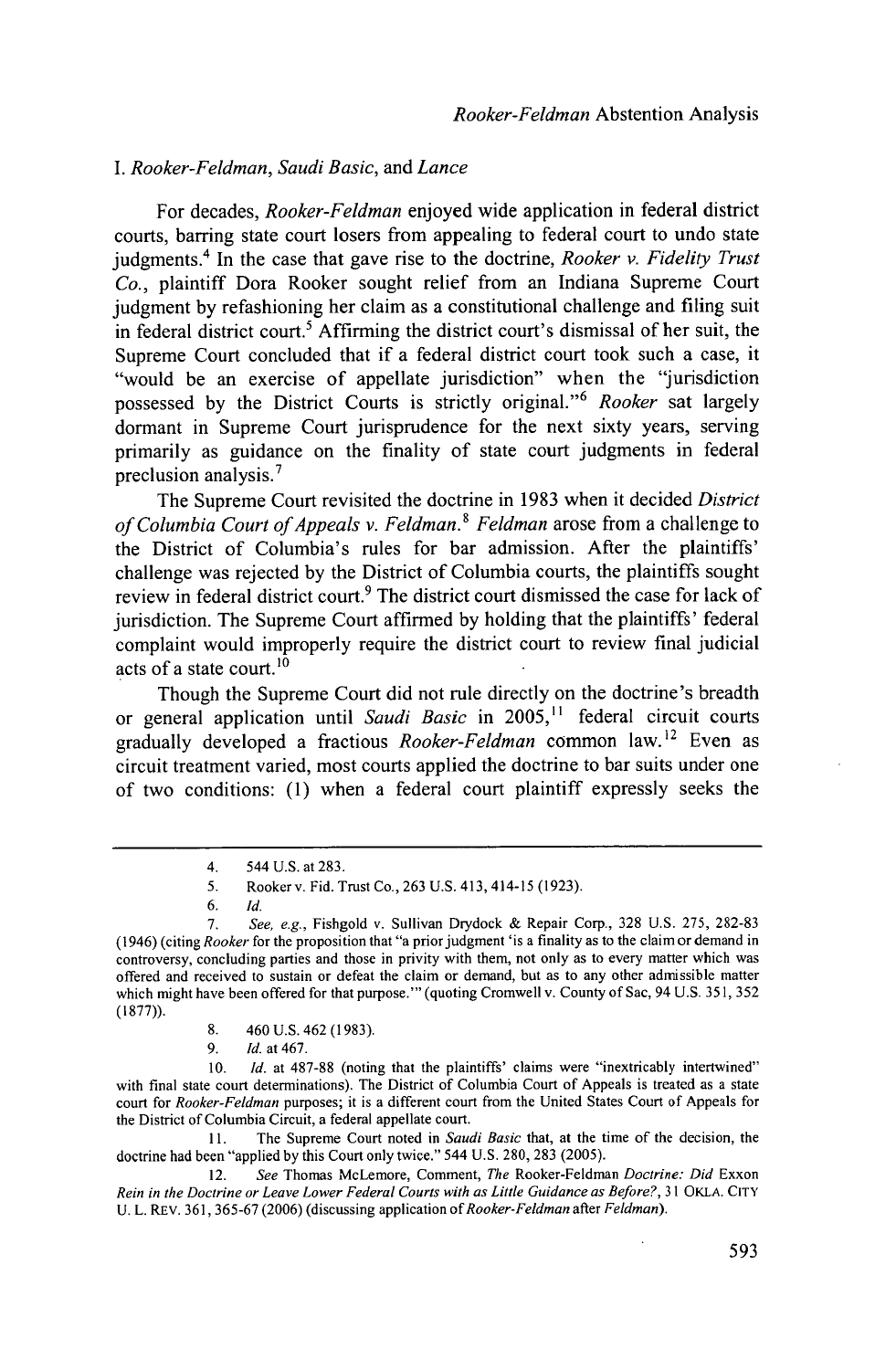appellate review of a state judicial act;<sup>13</sup> or (2) when a federal plaintiff's case is "inextricably intertwined" with a state court judgment such that appellate review is effectively required.<sup>14</sup> An issue is "inextricably intertwined  $\ldots$  if the federal claim succeeds only to the extent that the state court wrongly decided the issues before it."" As outlined in *Rooker and Feldman,* the assumption of jurisdiction **by** a district court in either situation directly contravenes two statutory requirements of federal jurisdiction: the limitation of federal district courts to original jurisdiction, and the exclusive authorization of the Supreme Court to hear reviews of state court judgments.<sup>16</sup> As a result, the doctrine bars district court jurisdiction and mandates dismissal of federal court challenges to state court final judgments.<sup>17</sup> Over time, a range of noteworthy cases "misappl[ied]" *Rooker-Feldman,* drawing criticism from academic commentators and, later, the corrective ire of the Supreme Court.<sup>18</sup> With a sense of the doctrine's growing indiscrimination, scholars and judges began to conclude that the district courts had expanded the doctrine's effective reach far beyond the narrow holdings in *Rooker and Feldman.1<sup>9</sup>*In **2005,** the Supreme Court intervened.

**By** the time the Supreme Court ruled in *Saudi Basic,* twenty-two years had passed since the Court substantially addressed the contours of *Rooker-Feldman. Saudi Basic* concerned dueling state and federal countersuits between Exxon Mobil Corporation ("Exxon") and Saudi Basic Industries Corporation ("SABIC") over a revenue sharing agreement.<sup>20</sup> The question before the Court was whether a state court judgment in favor of a federal plaintiff would implicate *Rooker-Feldman* and bar a concurrent federal countersuit.<sup>21</sup> Emphatically, the Court answered "no." Reversing the Third Circuit, the Supreme Court held that:

*The Rooker-Feldman doctrine.* **. .** is confined to cases of the kind from which the doctrine acquired its name: cases brought **by** state-court losers complaining of injuries caused **by** state-court judgments rendered before the district court

**16.** *See Bandes, supra* note **13,** at **1180-81** (discussing the dual rationales for *Rooker-Feldman* abstention). Habeas proceedings are, of course, an exception to this rule.

**17.** *Id.*

21. *Id.*

**<sup>13.</sup>** Susan Bandes, *The* Rooker-Feldman *Doctrine: Evaluating Its Jurisdictional Status,* 74 **NOTRE DAME L. REV. 1175, 1182-83 (1999).**

<sup>14. 460</sup> **U.S.** at 483 n.16 **(1983).**

*<sup>15.</sup>* Pennzoil Co. v. Texaco Inc., 481 **U.S. 1, 25 (1987)** (Marshall, **J.,** concurring). This is one of the few cases **by** the Supreme Court that offered *post-Feldman* guidance on *Rooker-Feldman's* requirements. *See Bandes, supra* note **13,** at **1201.**

**<sup>18.</sup>** Exxon Mobil v. Saudi Basic Indus. Corp., 544 **U.S. 280, 283 (2005)** (citing Moccio v. New York State Office of Court Admin., **95 F.3d 195, 199-200 (2d** Cir. **1996)).** *See also* McLemore, *supra* note 12, at **365.**

**<sup>19.</sup>** *See, e.g., Kamilewicz v. Bank of America Corp., 100* **F.3d** 1348, **1351** (7th Cir. **1996)** (Easterbrook, **J.,** dissenting); Bandes, *supra* note **13,** at **1183.**

<sup>20. 544</sup> **U.S.** at **289.**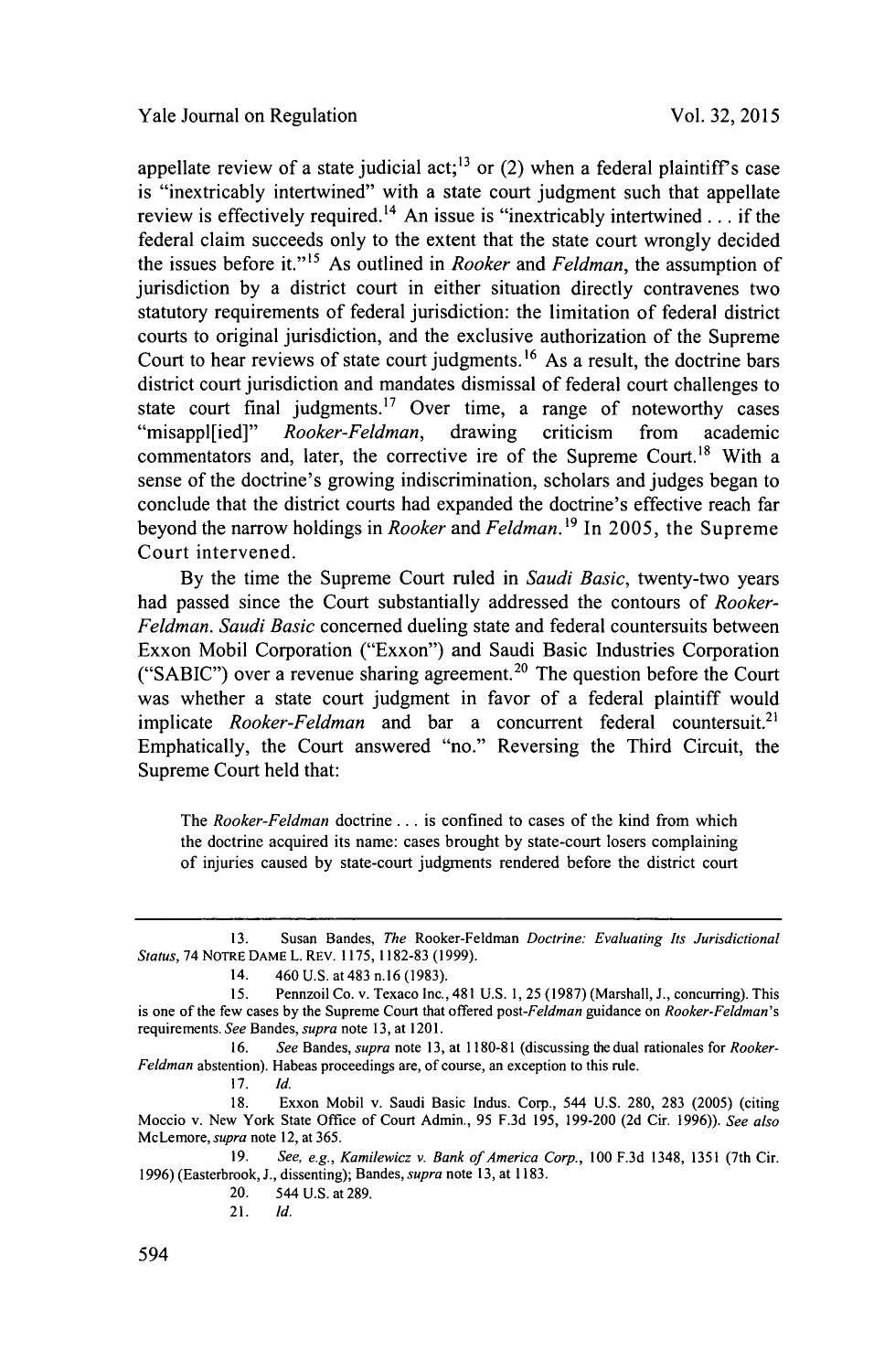proceedings commenced and inviting district court review and rejection of those judgments.<sup>22</sup>

The Court continued that beyond this "narrow ground," the doctrine "does not otherwise override or supplant preclusion doctrine or augment the circumscribed doctrines that allow federal courts to stay or dismiss proceedings in deference to state-court actions."<sup>23</sup> In Saudi Basic, the federal plaintiff had suffered no injury; as a defendant in state court, it *won.* Though the Court admitted that "[t]his case surely is not the 'paradigm situation in which *Rooker-Feldman* precludes a federal district court from proceeding,"' it framed the overall decision as a warning to district courts about the wide overreach then employed **by** district courts applying *Rooker-Feldman.<sup>24</sup>*While the decision *reversed* a determination that *Rooker-Feldman* applied, it nonetheless provided a four-part test for ascertaining the "narrow" confines in which the doctrine applies: $2<sup>5</sup>$ 

First, the federal court plaintiff must have lost in state court. Second, the plaintiff must complain of injuries caused **by** the state court judgment. Third, the plaintiff must be asking the federal district court to review and reject the state court judgment. Finally, the state court judgment must have been rendered before the federal district court proceedings commenced. <sup>26</sup>

Apart from a series of loosely connected observations about preclusion law and other abstention doctrines available to courts, the Supreme Court did not further articulate its holding that *"Rooker-Feldman* does not **...** override or supplant preclusion doctrine" or the abstention doctrines. $27$ 

**A** year later, the Supreme Court revisited *Rooker-Feldman in Lance v. Dennis,* again overturning a district court's overbroad application of the doctrine.<sup>2</sup> ' *Lance* arose from a redistricting dispute in Colorado in which a federal district court "dismissed the plaintiffs' suit on the ground that they were in *privity* with a state-court loser."<sup>29</sup> The Supreme Court held that *Rooker-Feldman* is inapplicable when the party against whom the doctrine is invoked is not actually a party in the state court proceeding.<sup>30</sup> The decision emphasizes *Rooker-Feldman's* narrowness, though little in the opinion offers much

<sup>22.</sup> *Id. at 284.*

**<sup>23.</sup>** *Id.*

<sup>24.</sup> *Id.* at **293** (quoting Exxon Mobil Corp. V. Saudi Basic Indus. Corp., 364 **F.3d** 102 **(3d** Cir. 2004)).

**<sup>25.</sup>** *See* Dustin **E.** Buehler, *Jurisdiction, Abstention, and Finality: Articulating <sup>A</sup> Unique Role for the* Rooker-Feldman *Doctrine,* 42 **SETON** HALL L. REv. **553, 599** (2012); Kelley, *supra* note **3,** at **563;** McLemore, *supra* note 12.

**<sup>26.</sup>** Kelley, *supra* note **3,** at **563.**

**<sup>27.</sup>** 544 **U.S.** at 284.

**<sup>28.</sup>** Lance v. Dennis, 546 **U.S.** 459 **(2006).**

**<sup>29.</sup>** *Id.* at 460 (emphasis supplied).

**<sup>30.</sup>** *Id.*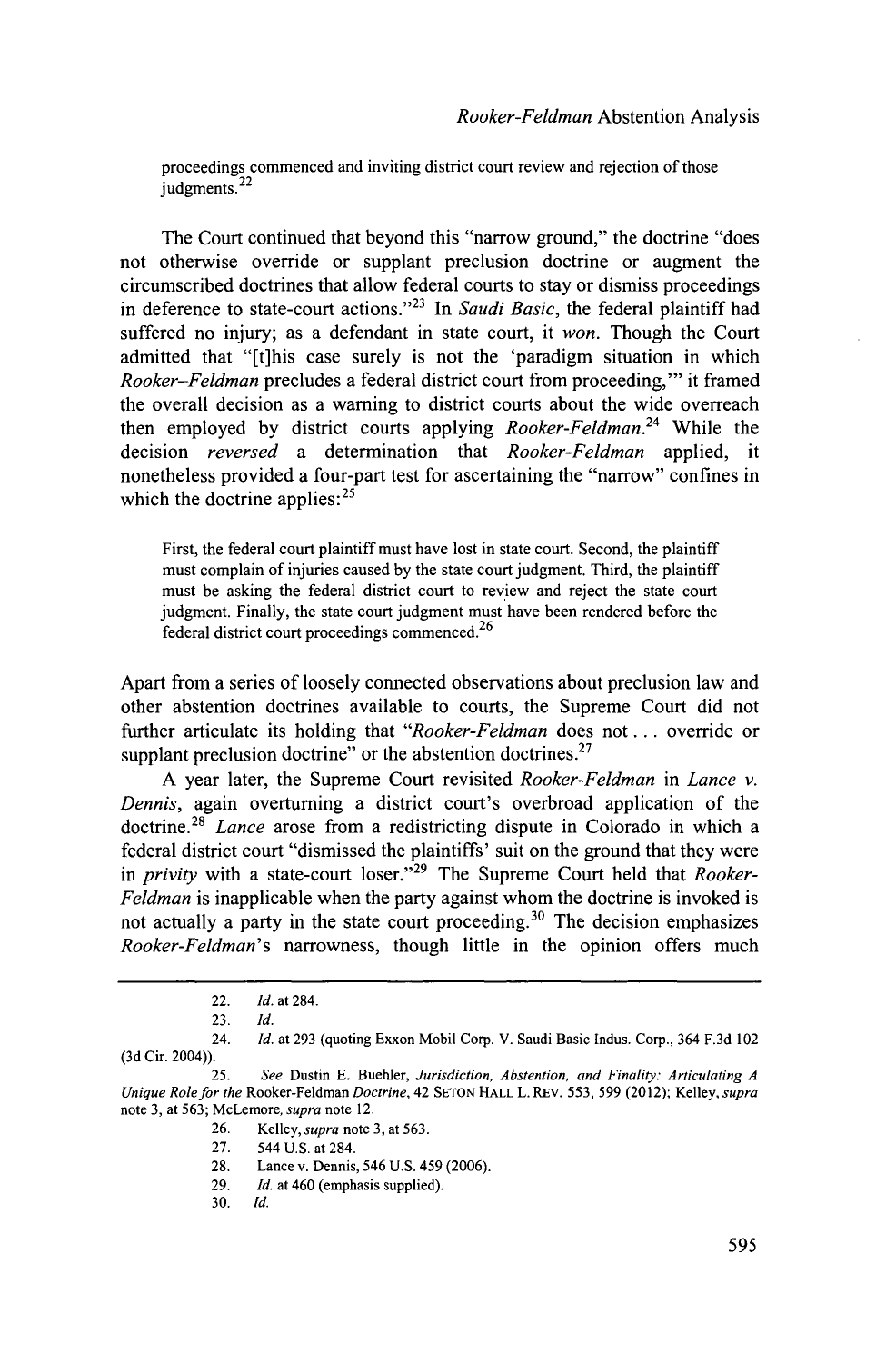Yale Journal on Regulation

assistance to district courts seeking to comply with the Court's instruction (beyond the new, **highly** specific holding that nonparties should not fall within the ambit of *Rooker-Feldman* analysis).<sup>31</sup>

**A** range of academic commentary followed, most of which predicted *Rooker-Feldman's* demise.One observer reviewed sample district and circuit court decisions released in the year following *Saudi Basic,* offering an anecdotal yet optimistic account of the doctrine's decline.<sup>32</sup> Others issued broader predictions, noting the Supreme Court's strong warning to district courts and forecasting a renaissance for traditional preclusion **analysis. <sup>33</sup>**One author went so far as to declare the *Rooker-Feldman doctrine* interred and composed a mock obituary for it.<sup>34</sup> Common to nearly all commentary, however, was a deep sense that the Supreme Court had succeeded in substantially curtailing *Rooker-Feldman* abstention once and for all.<sup>35</sup>

**II.** Aggregate Trends in District Court Dispositions After *Saudi Basic*

#### *A. Background and Methods*

Nearly ten years after *Saudi Basic and Lance,* the academy has yet to produce a conclusive answer as to whether the Supreme Court succeeded in curtailing *Rooker-Feldman* abstention. There exists no systematic follow-on study assessing the decisions' effects on district courts over time. Using original empirical analysis, this Comment seeks to capture aggregate behavior at the district court level both before and after *Saudi Basic.* It begins from the assumption that the Supreme Court's aim in *Saudi Basic and Lance* was to substantially limit the doctrine's use to the "narrow ground occupied" **by** the holdings in *Rooker and Feldman.<sup>36</sup>*It **follows** that if the Supreme Court's ambitions were realized, district courts should, on the whole, apply *Rooker-Feldman* in fewer overall cases after *Saudi Basic and Lance* than before (all else held constant).<sup>37</sup> Put differently, if *Saudi Basic* and *Lance* represented

**<sup>31.</sup>** *Id.* at 464 ("Our cases since *Feldman* have tended to emphasize the narrowness of *the Rooker-Feldman rule* .. **.** *Rooker-Feldman* **...** is a narrow doctrine.").

**<sup>32.</sup>** *E.g., McLemore, supra* note 12, at **374** (after reviewing a sample of district court cases, stating that "it seems that *Exxon* did actually limit application of the doctrine").

**<sup>33.</sup>** *See, e.g., Kelley, supra* note **3,** at **563.**

<sup>34.</sup> Samuel Bray, Rooker-Feldman *(1923-2006), 9* **GREEN BAG 2D 317 (2006).**

**<sup>35.</sup>** *See, e.g., Kelley, supra* note **3,** at **563;** Andrew Hessick II, *The Common Law of Federal Question Jurisdiction,* **60 ALA.** L. REv. *895,* **925 (2009)** (noting that the "decision was based on the conclusion that the Court's created *Rooker-Feldman* doctrine had been extended too far").

**<sup>36.</sup>** *Exxon Mobil v. Saudi Basic Indus. Corp.,* 544 **U.S. 280, 284 (2005).** *See id.* at **283** ("Variously interpreted in the lower courts, the doctrine has sometimes been construed to extend far beyond the contours of the *Rooker and Feldman* cases, overriding Congress' conferral of federal-court jurisdiction concurrent with jurisdiction exercised **by** state courts, and superseding the ordinary application of preclusion law pursuant to **28 U.S.C. § 1738."** (citing, as an example, Moccio v. N.Y. State Office of Court Admin., **95 F.3d 195, 199-200 (2d** Cir. **1996))).**

**<sup>37.</sup> A** change in the overall level of litigation could affect the number of cases that *apply Rooker-Feldman* over time.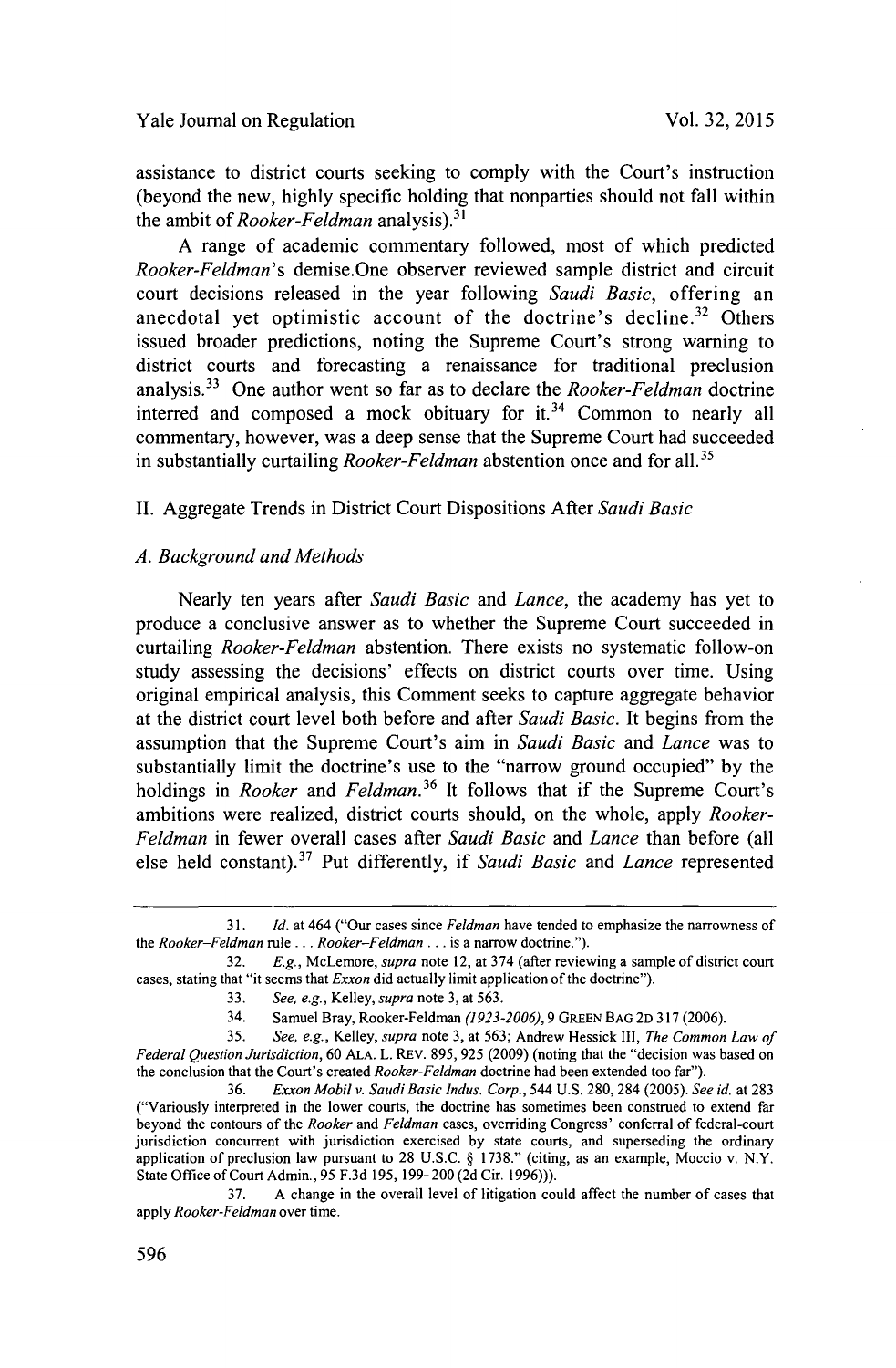"shots across the bow" **by** the Supreme Court, an attentive response **by** district courts would register through a corresponding decrease in the incidence of *Rooker-Feldman* abstention cases.<sup>38</sup>At a minimum, district court attentiveness *to Saudi Basic and Lance* would be inconsistent with a significant increase in *Rooker-Feldman* analysis.

The principal technique for this study was to measure the incidence of *Rooker-Feldman* analysis at the district court level both before and after the release of *Saudi Basic and Lance.* **I** proceeded **by** measuring the incidence of district court citations for *Rooker-Feldman* analysis against two baseline proxies for overall trends in civil and criminal litigation.<sup>39</sup> Three discrete queries were entered into electronic case databases of federal lawsuits: **(1)** an "incidence query" measuring how often the doctrine was cited **by** courts; (2) a "baseline query" measuring how often two unrelated, relatively constant topics were cited; and **(3)** an "applied" query measuring how often the doctrine was actually applied when cited. Each query conducted a targeted database search for four time periods: two four-year periods preceding the *Saudi Basic and Lance* decisions and two four-year periods following. For each of the four periods, the data were tallied and subdivided **by** cases in **(1)** circuit courts, (2) district courts, and **(3)** bankruptcy courts, then further subdivided **by** reporter cases and total cases.40 The study then secured data on citations to "Fourth Amendment" and "auto! accident" in each of the same four-year periods.<sup>41</sup> This methodology allowed me to secure a baseline figure for both criminal (Fourth Amendment) and civil (auto accidents) litigation activity in the justice system overall, and against which to measure changes in *Rooker-Feldman* abstention analysis. <sup>42</sup>**By** measuring the incidence of these three variables over four discrete time periods-two prior to *Saudi Basic and Lance* and two following-the study captures overall trends in both **(1)** the incidence of *Rooker-Feldman* analysis **by** district courts, as well as (2) its relationship to overall changes in litigation trends.<sup>43</sup>

**<sup>38.</sup>** See Lance v. Dennis, 546 **U.S.** 459, 464 **(2006)** (characterizing Saudi Basic as a warning for district courts not to extend Rooker- Feldman beyond its "narrow" confines).

**<sup>39.</sup>** 1 also collected data for Rooker-Feldman incidence at United States Courts of Appeals and United States Bankruptcy courts. Though these data are outside the purview of this Comment, the same trends identified below are consistent with changes in behavior at circuit courts and bankruptcy courts. These data are on file with the author.

<sup>40.</sup> **A** second database was then used to conduct the same searches to measure for relative consistency in the data. Westlaw was the primary database used; Lexis was the second database.

<sup>41.</sup> The "!" character directs the search tool to capture all variations on the word "auto," including both "auto" and "automobile." This approach was taken in order to secure a more complete universe of automobile cases.

<sup>42.</sup> These queries were selected because they appear to be relatively constant legal issues over time that reflect changes in overall litigation and database breadth for both criminal and civil *cases.* Rooker-Feldman abstention arises in both civil and criminal proceedings.

<sup>43.</sup> These were measured **by** running electronic database queries for all federal district circuit court cases in specified time periods.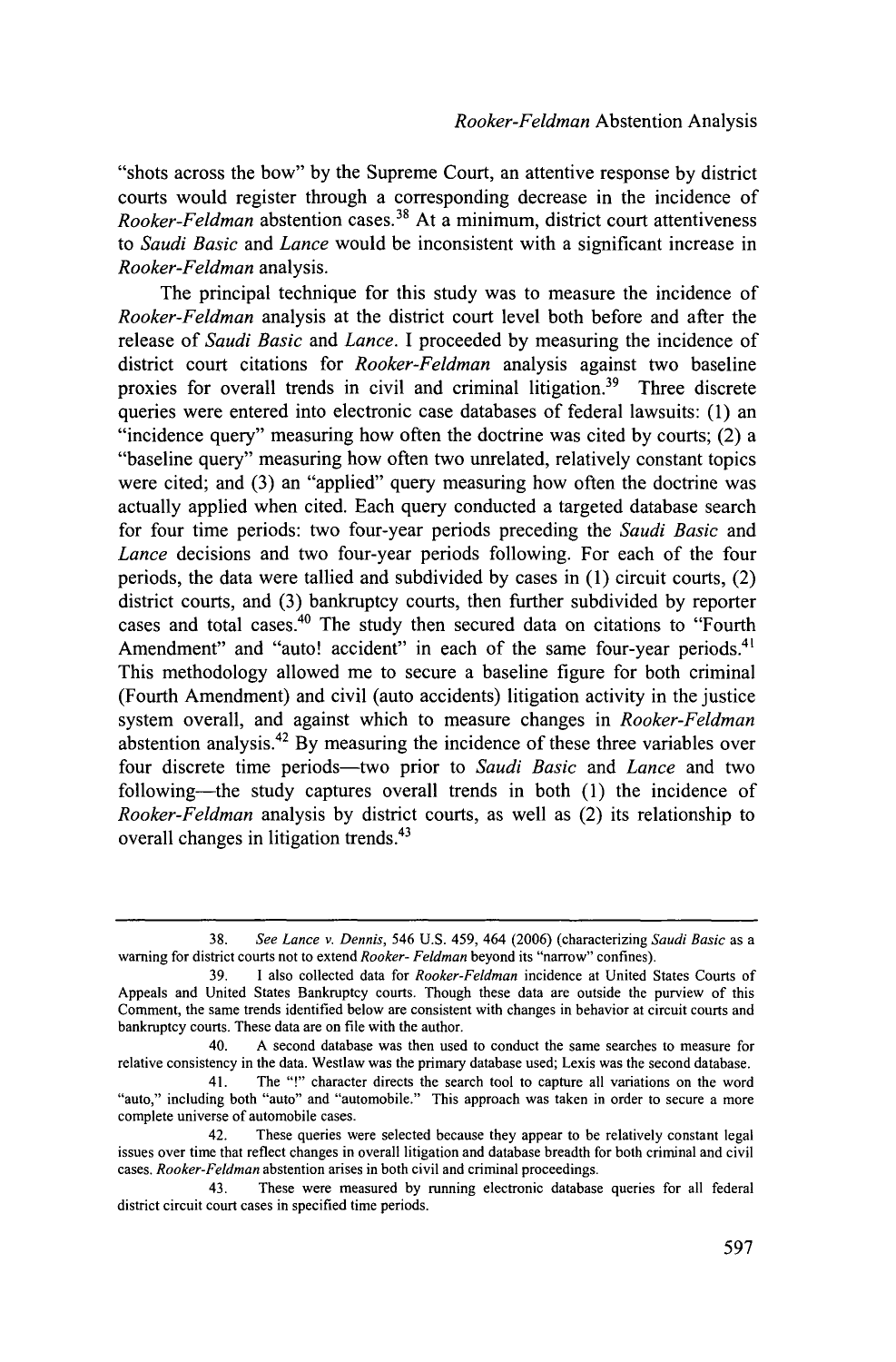## Yale Journal on Regulation **Vol. 32, 2015**

Second, **I** sought to ascertain how many *Rooker-Feldman* cases resulted in abstention (that is, cases in which the doctrine was applied rather than merely discussed). To isolate these cases, the study ran queries for "Rooker-Feldman" within twenty-five words of words and phrases that district courts often use when applying the doctrine to decline jurisdiction such as "applies;" "lacks" jurisdiction;" and "bars." **I** did the same to find cases where courts chose not to apply the doctrine, substituting words that district courts use when rejecting *Rooker-Feldman* arguments ("does not bar;" "does not apply;" "inapplicable"). The results from this part of the study are far more tentative than the analysis of overall citation counts. Still, the queries produced significantly more targeted results than the first set. The search for cases resulting in abstention generally found these cases; the search for cases where abstention did not apply found those cases, too.<sup>44</sup> The results appear below.

## *B. Results*



The raw numbers reflect database scope as much as litigation trends; for this reason, any finding is limited **by** the extent to which it hews with-or departs from-the benchmark queries for relatively constant, unrelated litigation topics. And yet, even with this limitation, the results of the analysis are striking: when it comes to *Rooker-Feldman* abstention, the Supreme Court and the

<sup>44.</sup> I reached this conclusion **by** examining a sample grouping of cases returned **by** each search query.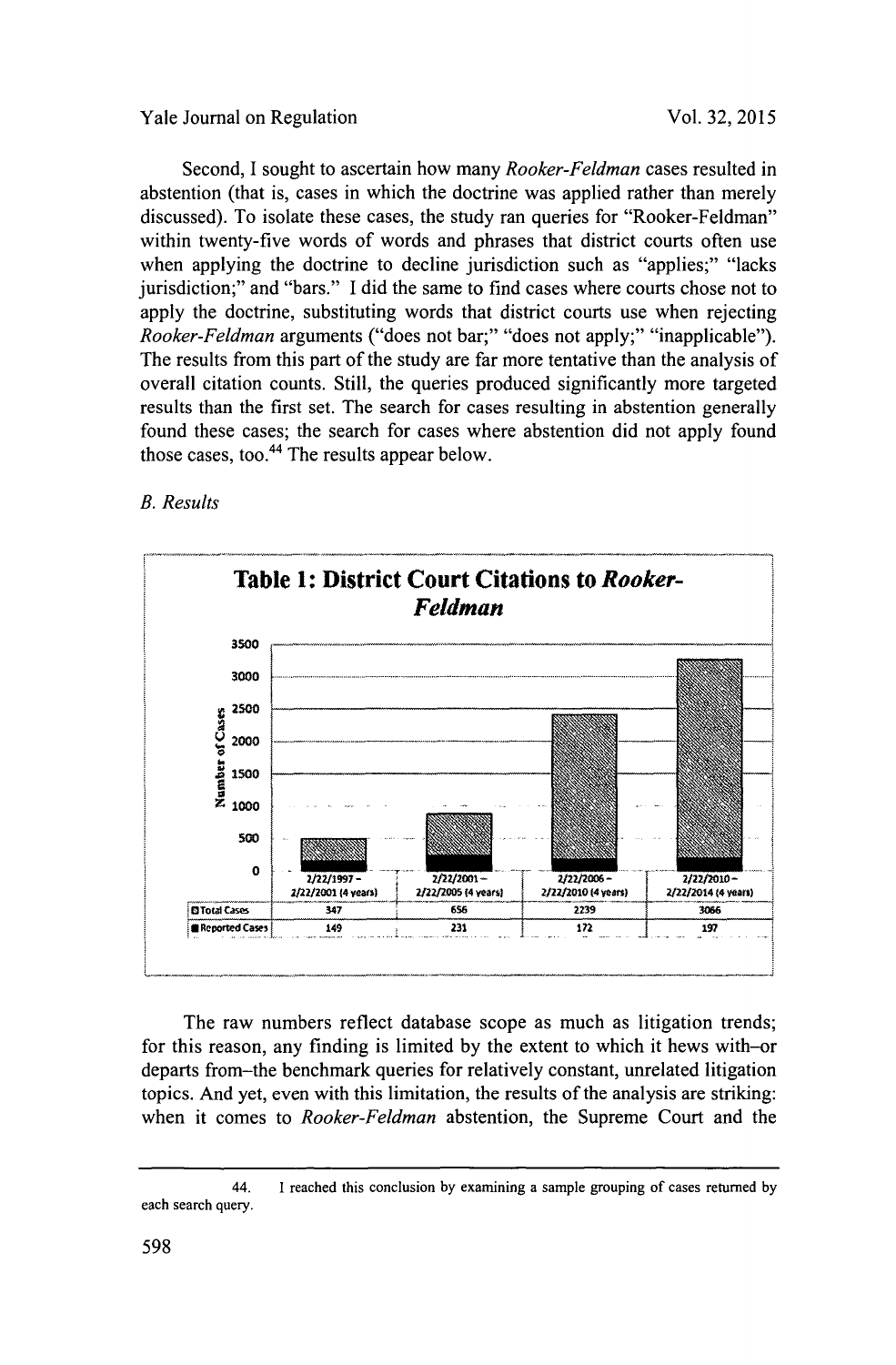district courts live in different worlds. At a minimum, the data suggest that *Saudi Basic* has not slowed the appearance or application of *Rooker-Feldman* abstention analysis in district court cases. Indeed, much of the data are consistent with a significant *increase* in the number of cases citing and *applying Rooker-Feldman after Saudi Basic and Lance.* As depicted in Table **1,** nearly *ten times* more district court cases cite *Rooker-Feldman* from 2010 to 2014 than from **1997** to 2001.45

The data remain striking even when set against database benchmark queries for unrelated but relatively constant topics. As Table 2 illustrates, the number of *Rooker-Feldman* cases grew much faster over time than the number of cases returned for similar queries concerning the Fourth Amendment (mostly criminal cases) or auto accidents (mostly civil).



Unequivocally, the data do not suggest that *Rooker-Feldman* is appearing on district court dockets at a lower rate than it did in the period before *Saudi Basic and Lance-the* very period of overreach that prompted the Supreme Court's intervention.<sup>46</sup> And, when *Rooker-Feldman* arises, courts were just as likely to "say yes" to it (and dismiss the underlying case) before *Saudi Basic* and *Lance* as after. For example, courts appear to apply the doctrine at a relatively steady, increasing rate over time (as reflected in Tables 4 and **5).** *Saudi Basic's* "significant narrowing" does not appear to have registered at all.

<sup>45.</sup> Roughly proportional growth numbers appear for circuit court cases during the same time. The increase in Court of Appeals cases was slightly less than in the district courts. This is consistent with many complaints about the particular difficulty *Rooker-Feldman* creates for vulnerable or underrepresented plaintiffs. *See Bandes, supra* note **13,** at **1186-87.** These suits are less likely to appear at the Court of Appeals. Accordingly, a significant increase in district court litigations applying *Rooker-Feldman* would result in a smaller, though still significant, increase in Court of Appeals cases.

<sup>46.</sup> Exxon Mobil Corp. v. Saudi Basic Indus. Corp., 544 **U.S.** 220, **283 (2005).**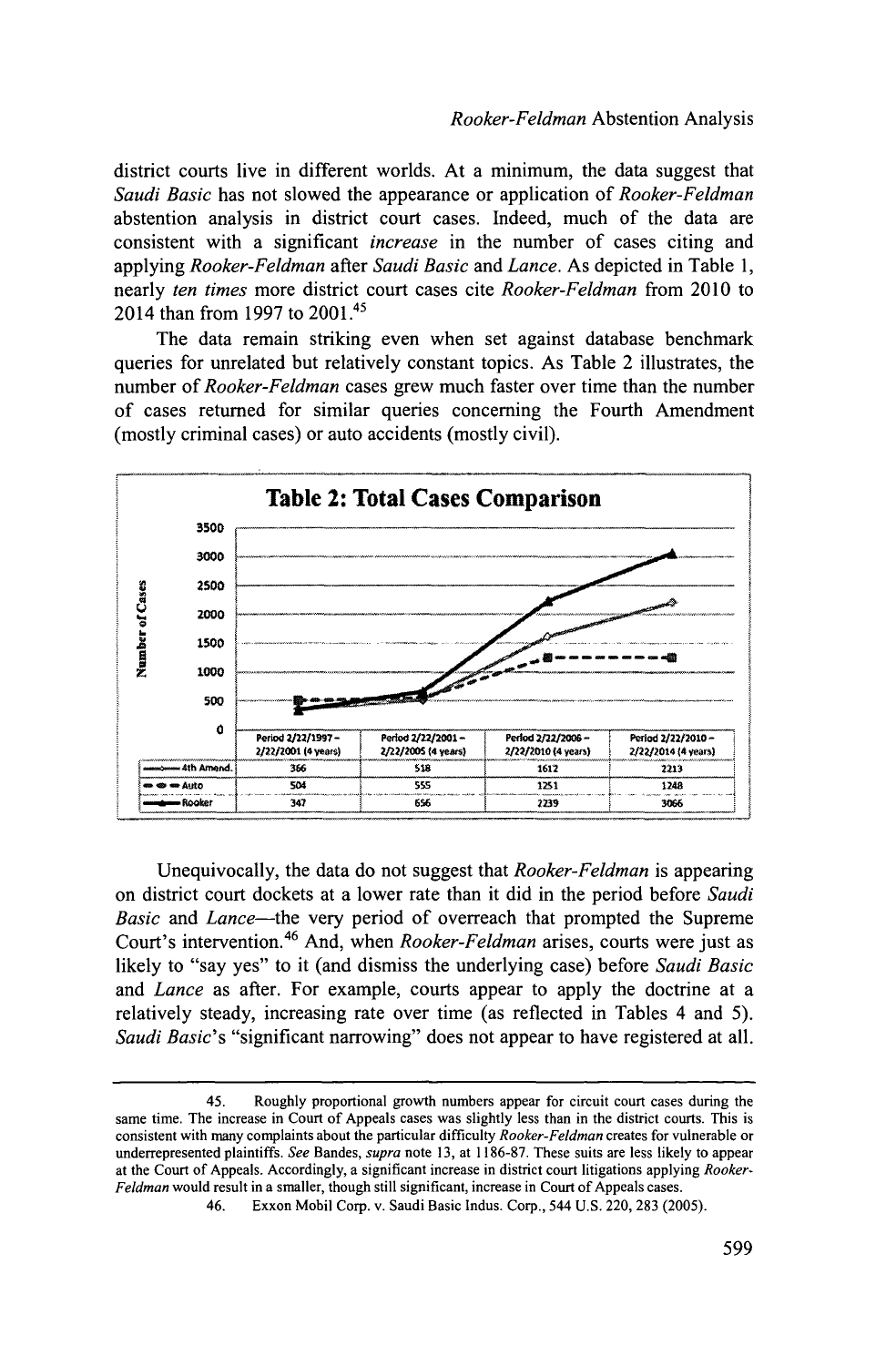## Yale Journal on Regulation Vol. 32, 2015

In fact, when it comes to cases appearing in federal reporters (as opposed to all federal cases), the data are even more confounding for the Supreme Court's would-be intervention: the last four years show a significant *increase in* reporter cases that apply the doctrine to dismiss suits (this occurs in nearly eight out of ten cases in which the doctrine is cited, the highest of any period recorded).



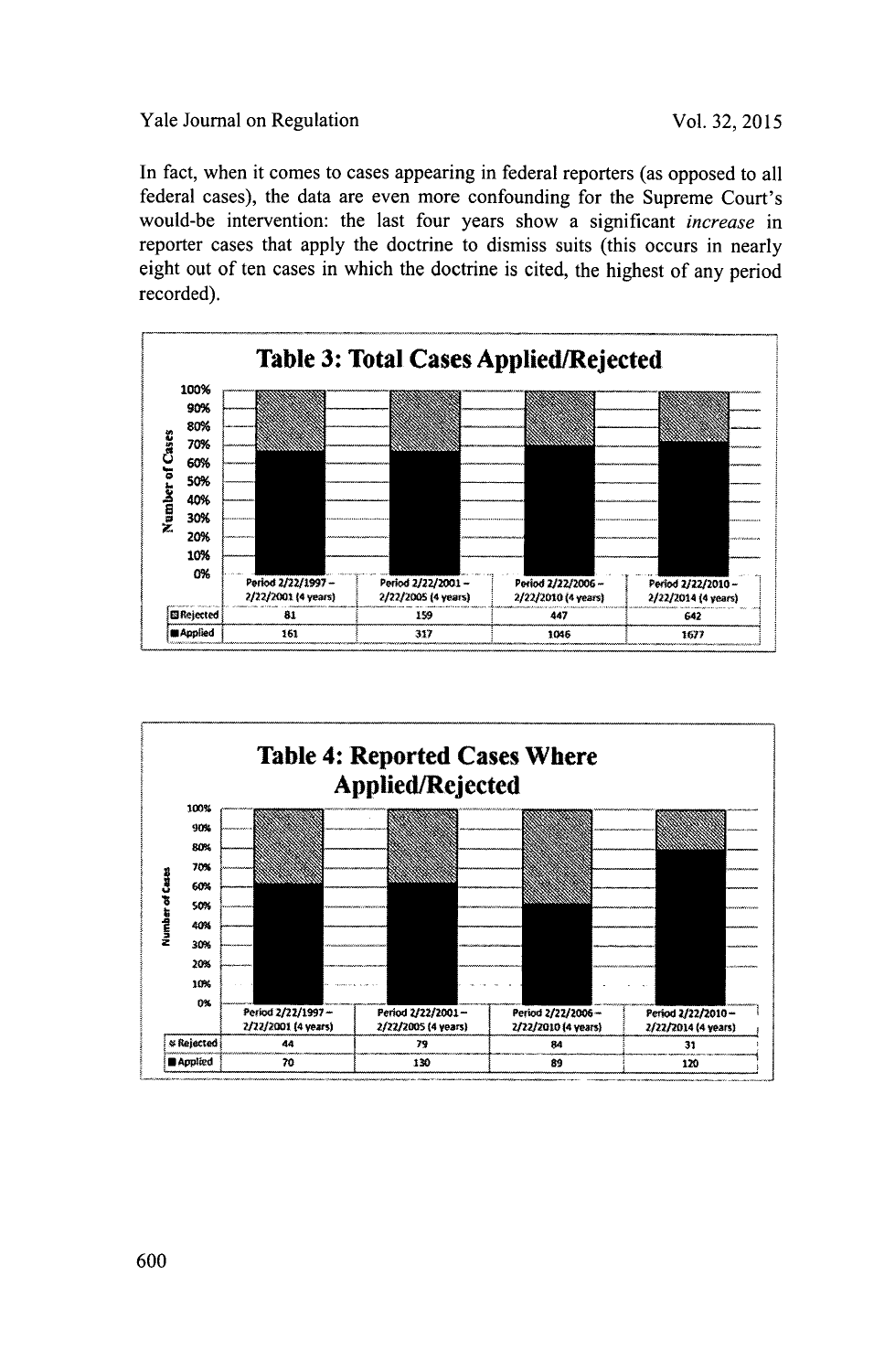**All** told, the results of the analysis are strongly inconsistent with the ambitions of *Saudi Basic and Lance.<sup>47</sup>*At a minimum, the data suggest that *Saudi Basic* did not slow *Rooker-Feldman's* appearance or application in district courts. More likely, it appears from the analysis that *Rooker-Feldman* cases *grew* in number and did so substantially faster than the overall increase in litigation generally. Further, the data broadly suggest that courts have not actually applied *Rooker-Feldman* any less frequently to bar suits after *Saudi Basic and Lance.* In sum, despite the Supreme Court's dual interventions in *Saudi Basic and Lance,* abstention analysis under *Rooker-Feldman* remains a popular enterprise at the district court. Hundreds of cases cite the doctrine each year, and the number continues to grow despite an unambiguous expression of disapproval **by** the Supreme Court. Though these findings are **by** no means conclusive, they draw into question the efficacy of the Supreme Court's guidance in *Saudi Basic and Lance.*

#### III. Analysis

At the very least, the data show that the Court's stated ambitions in *Saudi Basic and Lance* are unrealized. This final Part offers an explanation for why *Rooker-Feldman* abstention remains steady. It concludes with some takeaways on the relationship between the Supreme Court and federal district courts.

First, judicial efficiency concerns may account for *Rooker-Feldman's* persistent presence at the district court.<sup>48</sup>*Rooker-Feldman* is a powerful, alltoo-tempting tool for district courts because it "may offer a surer way of dismissing a federal case **.** . **.** on jurisdictional grounds, rather than conducting what can become a fact-intensive determination of what was actually at issue and decided in the earlier case." $49$  In the words of one, the doctrine "encourages jurisdictional helplessness" **by** giving district courts an easy way out of tricky preclusion analysis.<sup>50</sup> If helplessness at the district court is a symptom of *Rooker-Feldman,* however, then it is a learned helplessness. Though district courts have other tools for dispensing with unwanted suits that involve state court judgments,<sup>51</sup> *Rooker-Feldman's* appeal in such situations may be too hard to resist.

**A** more radical interpretation, consistent with the data above, is that the Supreme Court's recent attention to the doctrine has actually awakened its use in district courts. That is, *Saudi Basic* may have had a reverse signaling effect for certain district courts which previously applied the doctrine sparingly, if at

<sup>47.</sup> Lance v. Dennis, 546 **U.S.** *459, 464* **(2006)** (explaining that *Saudi Basic* is a warning for district courts to narrow their application *of Rooker-Feldman).*

<sup>48.</sup> Efficacy is a persistent concern in the literature prior to *Saudi Basic. See, e.g.,* Kelley, *supra* note **3,** at **562-63.**

<sup>49.</sup> Kelley, *supra* note **3,** at **562.**

*<sup>50.</sup>* Bandes, *supra* note **13,** at **1207.**

*<sup>51.</sup> E.g.,* Younger v. Harris, 401 **U.S. 37 (1971)** (applying abstention doctrine for ongoing parallel state proceedings).